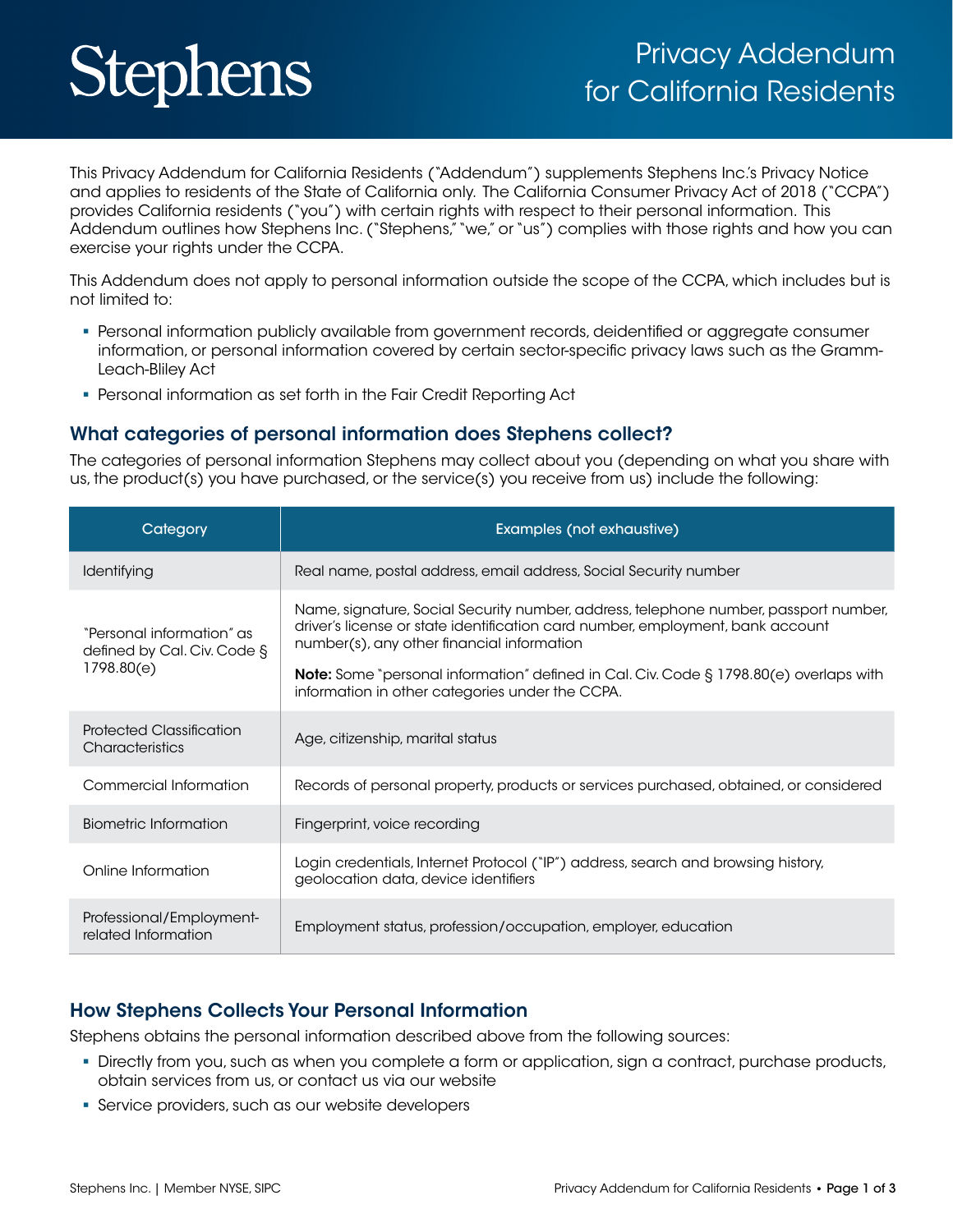# **Stephens**

## How Stephens Uses Your Personal Information

Stephens uses the personal information we collect about you for one or more of the following business purposes:

- For the reason(s) you provided the information
- To create, maintain, and secure your account(s)
- To process your requests, transactions, and to prevent fraudulent requests and transactions
- To maintain and improve the safety, security, and quality of our website and other electronic systems
- To respond to requests from law enforcement, outside auditors and lawyers, and as required by applicable laws, court orders, or regulations.

## How Stephens Shares Your Personal Information

Stephens may share the personal information it collects about you for a business purpose to one or more of the following third parties:

- Affiliates and subsidiaries of Stephens;
- Outside auditors, lawyers, or law enforcement to respond to court orders or legal investigations; or
- **Credit bureaus.**

## Does Stephens Sell Your Personal Information?

No. Stephens does not sell your personal information.

## Your Rights Under the CCPA

The CCPA provides you with specific rights regarding your personal information. These rights are:

- The right to request that Stephens disclose to you the categories and specific pieces of personal information we have collected data;
- The right to request that Stephens disclose to you:
	- 1. The categories of personal information we have collected about you;
	- 2. The sources of the personal information we have collected about you;
	- 3. Our business purposes for collecting your personal information;
	- 4. The categories of third parties with whom we share your personal information; and
	- 5. The specific pieces of personal information we have collected about you; and
- The right to request that Stephens delete any personal information about you that we have collected from you.

### How to Request Disclosure or Deletion

To exercise any of the rights described in this Privacy Addendum, you must submit a verifiable consumer request to us by either:

- Calling us toll free at 1(800) 292-7589
- Contacting us via our website at [https://www.stephens.com/locations/?referrer=ccpa](https://www.stephens.com/locations/?referrer=ccpa )

#### Verifiable Consumer Requests

A verifiable consumer request is a request 1) made by you, by you on behalf of your minor child, or by a person registered with the Secretary of State and authorized by you to act on your behalf (your "authorized agent"), and 2) that we can reasonably verify is from you or your authorized agent.

If we cannot verify that you are making the request about yourself, your minor child, or that you are authorized to act on behalf of another consumer, we are not obligated to provide information to you. Stephens may require authentication of you that is reasonable in light of the nature of the personal information you are requesting. We will only use personal information provided in a verifiable consumer request to verify the requestor's identity or authority to make the request.